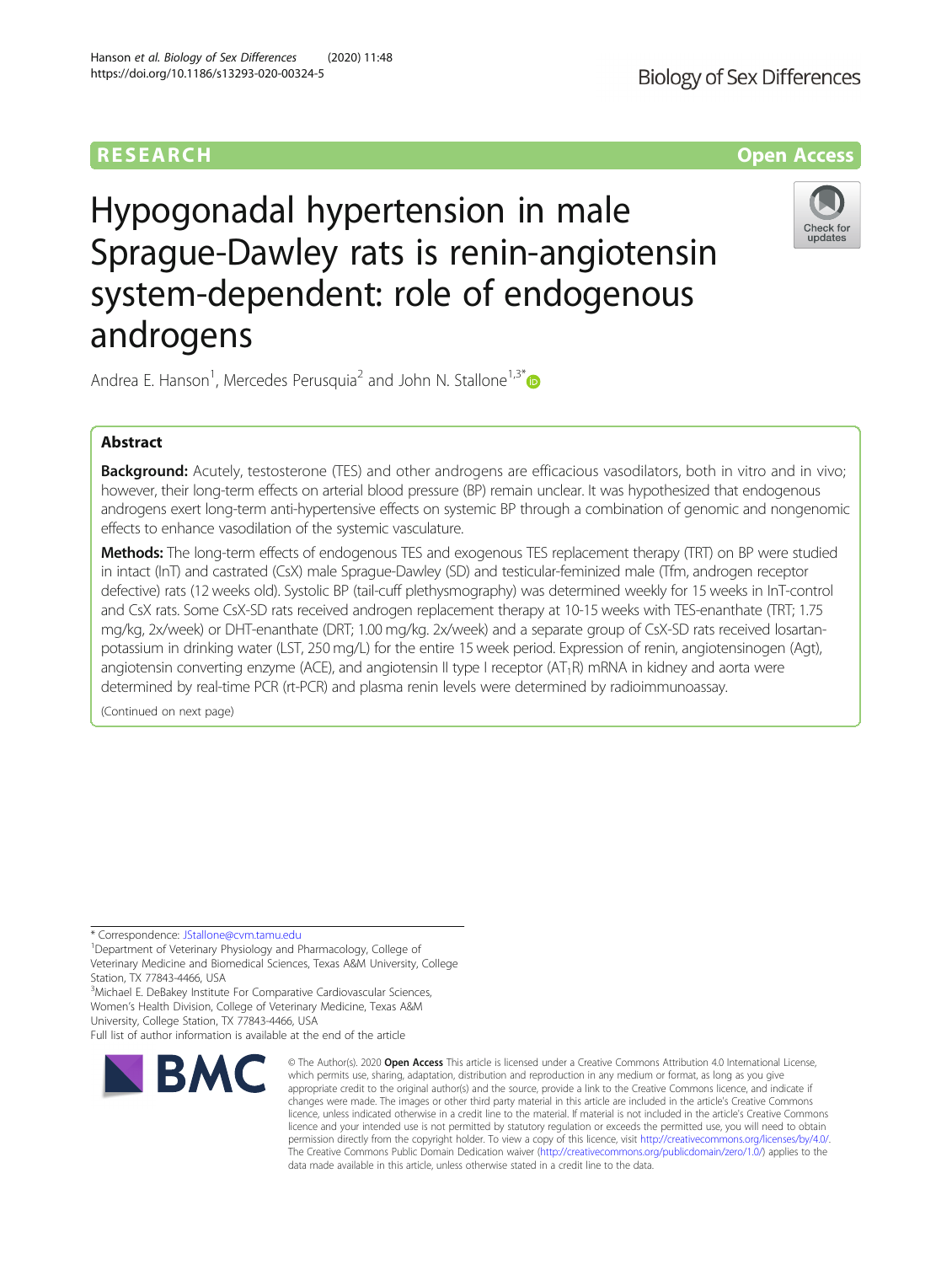## (Continued from previous page)

Results: There was a progressive rise in BP over 10 weeks in CsX (109  $\pm$  3.3 vs. 143  $\pm$  3.5 mmHg), while BP remained stable in InT-control (109  $\pm$  3.0 vs. 113  $\pm$  0.3). BP gradually declined to normal in CsX-TRT rats (113  $\pm$  1.3), while BP remained elevated in CsX (140  $\pm$  1.2) and normal in InT-control (113  $\pm$  0.3). LST prevented the development of hypertension in CsX at 10 weeks (100  $\pm$  1.5 in CsX + LST vs. 143  $\pm$  3.5 in CsX). During the next 5 weeks with TES-RT, BP declined in CsX-TRT (113  $\pm$  1.3) and remained lower in CsX + LST (99  $\pm$  0.4). DHT-RT reduced BP in CxS to a similar extent. In Tfm, CsX resulted in a similar rise in BP (109  $\pm$  0.7 vs. 139  $\pm$  0.4 mmHg), but TRT reduced BP more rapidly and to a greater extent (106  $\pm$  2.8). rt-PCR of the kidney revealed that CsX increased expression of mRNA for renin (92%), ACE (58%), and  $AT_1R$  (80%) compared to InT, while TES RT normalized expression of renin, AT1R, and ACE mRNA to levels of InT rats. Plasma renin levels exhibited changes similar to those observed for renin mRNA expression.

Conclusions: This is the first study to examine the long-term effects of endogenous and exogenous androgens on BP in male SD and Tfm rats. These data reveal that endogenous androgens (TES) exert anti-hypertensive effects that appear to involve non-genomic and possibly genomic mechanism(s), resulting in reductions in RAS expression in the kidney and enhanced systemic vasodilation.

Keywords: Anti-hypertensive, Angiotensin-converting enzyme, Blood pressure, Kidney, Non-genomic, Testosterone

## Background

Cardiovascular disease (CVD) is a major cause of morbidity and mortality worldwide, and in the Western World, one-third of all deaths are attributed to CVD [\[1](#page-11-0)]. One of the most conspicuous characteristics of this serious healthcare problem is that most forms of CVD are higher in men than in age-matched premenopausal women, yet the reasons for these obvious sex differences remain poorly understood. The clinical studies and epidemiological observations that hypertension (HT) and coronary artery disease (CAD) occur more frequently in men than in premenopausal women [[2](#page-11-0)–[8\]](#page-11-0) have led to the dogmatic view that testosterone (TES) and other androgens exert deleterious effects on the heart and vasculature, and exacerbate the development of CVD in men [\[9](#page-11-0)–[11](#page-11-0)]. Indeed, the literature is replete with reports of the beneficial effects of estrogen on the female cardiovascular system [[12](#page-11-0)–[14](#page-11-0)]. In contrast, TES is usually considered to exacerbate CVD in males [\[9,](#page-11-0) [10,](#page-11-0) [15](#page-11-0), [16\]](#page-11-0). In parallel, most animal studies in the past have provided support for the dogmatic view that TES exacerbates CVD [[17](#page-11-0)–[21](#page-11-0)]. For example, studies in both genetic (Dahl salt-sensitive and spontaneously hypertensive) and induced (DOCA-salt) rat models of HT reveal that castration ameliorates the development of HT in males [[17,](#page-11-0) [22](#page-11-0), [23](#page-11-0)].

However, more recent clinical and epidemiological studies on the role of TES in CVD are at best controversial, and in-depth reviews and analyses of the role of androgens in CVD reveal that there is little sound evidence that TES, or other androgens, shorten men's lives [[6,](#page-11-0) [8](#page-11-0)]. Interestingly, clinical studies over 70 years ago first documented the beneficial effects of TES on the cardiovascular system. Acute intramuscular injections of TES were used successfully in the treatment of angina pectoris in men with CAD [\[24](#page-11-0)–[26\]](#page-11-0), and for HT and peripheral vascular disease [[26,](#page-11-0) [27](#page-11-0)] and were thought to involve vasodilation. Further, more recent clinical studies demonstrated that acute intracoronary injection or infusion of TES in men with CAD improves myocardial ischemia and increases coronary arterial dilation and blood flow [\[28](#page-11-0)–[30\]](#page-11-0).

In parallel, accumulating evidence from more recent animal studies employing isolated blood vessels in vitro, reveals that TES and other androgen metabolites exert beneficial effects by inducing acute vasorelaxation through rapid, nongenomic mechanisms in a variety of large arteries, as well as smaller resistance arteries, and at physiological as well as pharmacological concentrations (for reviews, see [[31,](#page-11-0) [32](#page-11-0)]). There is also more limited evidence that TES and other androgens produce coronary or systemic vasodilation in humans [\[30\]](#page-11-0) and in canine [\[33\]](#page-11-0), porcine [\[34](#page-11-0), [35\]](#page-11-0), and rodent animal models [[36\]](#page-11-0). Together, these in vitro and in vivo studies reveal that androgen-induced vasodilation is a structurally specific, nongenomic effect, with efficacies and potencies fundamentally different from those for the genomic effects of androgens on reproductive targets [[31,](#page-11-0) [37](#page-11-0)–[40](#page-12-0)].

Although the mechanisms underlying the acute vasodilatory effects of TES have been established in vitro and to a lesser extent in vivo, little is known about the longterm systemic effects of TES on blood pressure (BP). Thus in the present investigation, the long-term effects of endogenous and exogenous TES on arterial BP were determined in male Sprague-Dawley (SD) and testicularfeminized male [androgen receptor (AR)-deficient; Tfm] rats. The hypothesis tested was that endogenous androgens exert long-term anti-hypertensive effects on systemic BP through a combination of genomic and nongenomic effects to enhance vasodilation of the systemic vasculature. The results reveal that TES exerts clear anti-hypertensive effects on systemic BP that appear to involve genomic as well as nongenomic effects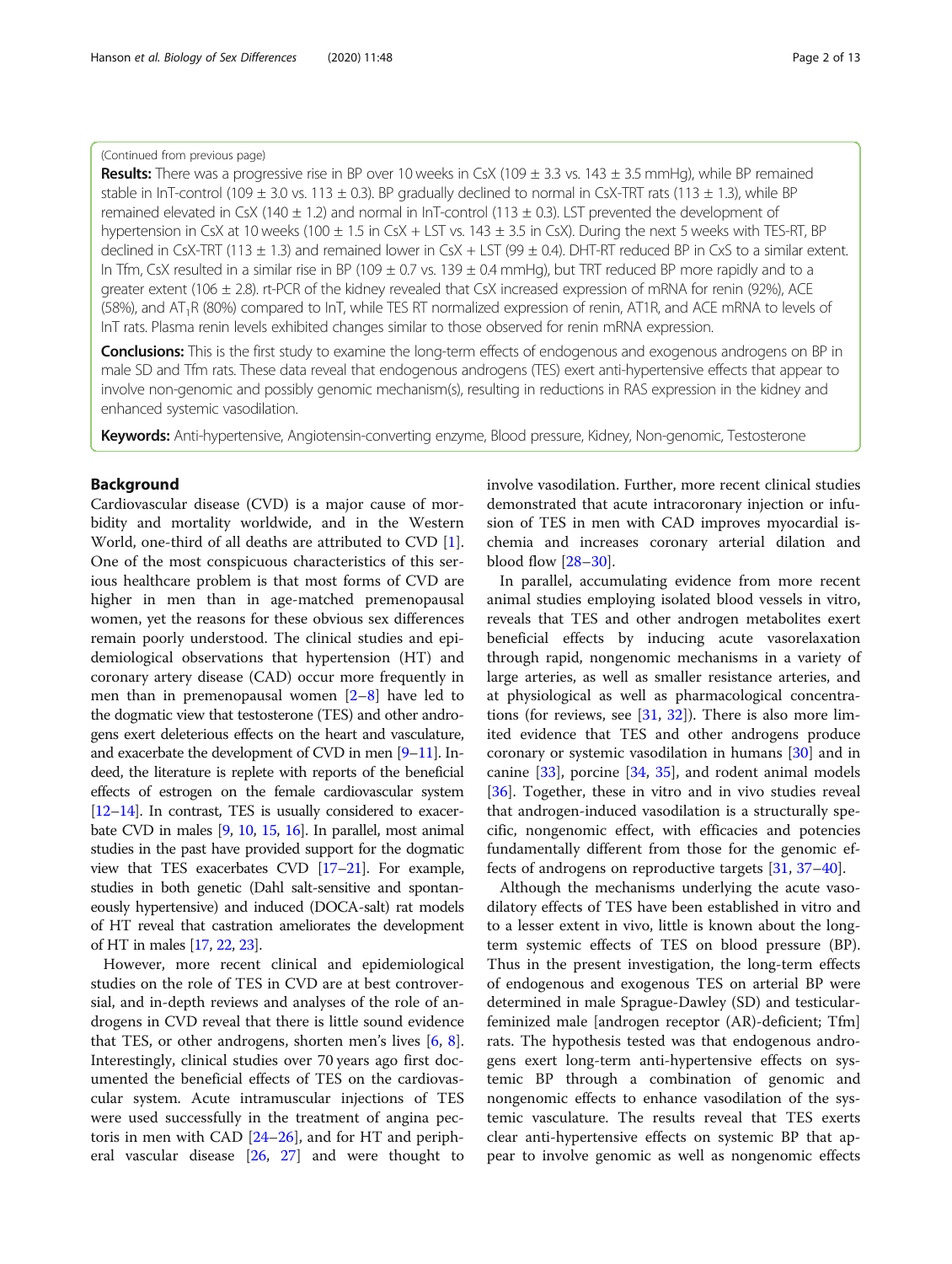on the vasculature and kidney through inhibition of renin-angiotensin system expression.

#### Methods

## Ethical approval

The animal use protocols for these studies were written in accordance with regulations of the Office of Laboratory Animal Welfare of the National Institutes of Health, and were reviewed and approved by the Texas A&M University Institutional Animal Care and Use Committee (IACUC).

### Experimental animals

Ten-week-old male Sprague-Dawley (SD) rats were purchased from Envigo (Houston, TX) and housed at the Laboratory Animal Resource and Research facilities at Texas A&M University in College Station, TX. The rats were maintained in well-ventilated rooms with controlled temperatures (21-26 °C), controlled relative humidity (~ 50%), and controlled photoperiod (12:12-h light: dark cycle). Animals were pair housed in standard plastic laboratory rat cages and fed a 16% protein rat chow that was soybean- and alfalfa-free (Teklad Global diet; Houston, TX). This diet is nominally free of dietary phytoestrogens, as ingested phytoestrogens have been reported to confound studies investigating sex differences in vascular function [\[41](#page-12-0)]. Water was provided ad libitum. The rats were randomly divided into one of three experimental groups: intact controls (InT-controls), castrated (CsX), or castrated with TES replacement therapy (CsX-TRT). Following arrival at Texas A&M University, all rats were acclimated to new housing for 4-5 days and then trained daily for handling and tail-cuff blood pressure recording for 7-10 days (see below), so that all rats were 12 weeks of age at the start of the experiments. One experimental group of SD rats studied (CsX-DRT, see below) were obtained from firstgeneration Envigo stock bred in-house, but were otherwise housed, handled, and treated identically as the rats obtained directly from Envigo. These rats were estimated to be 14 weeks of age at the start of the experiments.

Parallel studies using age-matched Tfm rats were used to separate the nongenomic and genomic effects of TES. This rat breed was originally derived from the King/ Holtzman strain and affected males (termed Tfm rats) exhibit a recessive X-linked single gene mutation, leading to a defective cytosolic androgen receptor (AR) that eliminates the classical genomic effects of TES [[42](#page-12-0)–[44](#page-12-0)]. Affected males are genotypically male (XY), but phenotypically female with small abdominal testes and external female genitalia and produce elevated levels of TES. This phenotypic presentation is due to the loss of ARmediated differentiation and the development of the male reproductive tract. These Tfm rats serve as a

natural AR "knockout" model to investigate the genomic vs. non-genomic effects of endogenous and exogenous TES [[36,](#page-11-0) [45,](#page-12-0) [46\]](#page-12-0). A breeding colony of these animals was established at Texas A&M University by breeding carrier female King/Holtzman stock to male SD rats and the resulting F1 carrier females were then bred to male SD rats; the resulting F2 Tfm males were used in the present experiments. Affected Tfm rats were randomly divided into one of three experimental groups: InTcontrol, CsX or CsX-TRT and experiments were initiated at 12 weeks age.

#### Surgical procedures (bilateral orchiectomy)

Male SD rats in CsX and CsX-TRT groups underwent bilateral orchiectomy, using standard surgical procedures at 12 weeks age. Briefly, animals were pretreated with atropine sulfate (0.05 mg  $kg^{-1}$ ; sc) and anesthetized with isoflurane. Ophthalmic ointment was applied to the eyes of each animal as a preventative for corneal dryness. During the entire surgical procedure, animals were provided supplemental heat via a heating pad and continuously monitored for changes in respiratory rate, membrane color, and reflex response to ensure an adequate surgical plane of anesthesia. The surgical site was clipped, aseptically prepared, using alternating scrub cycles of iodine and 70% isopropyl alcohol, and the area was covered with a surgical drape. A single 1-2 cm incision was made in the scrotum and the muscular cremaster tunic which encloses each testis was bluntly dissected. Additional 1 cm incisions were made through the left and right tunics to externalize each of the testes. The spermatic cords were ligated with 1-0 surgical silk suture, transected, and the cut ends were swabbed with betadine and allowed to retract into the tunic. The tunics were sutured closed with absorbable sutures (Ethicon 4-0 Vicryl®), and the scrotum was closed with 3-5 absorbable sutures (Ethicon 4-0 Vicryl®). Banamine (2.5 mg kg−<sup>1</sup> ; im) was administered for analgesia and the animals were transferred to a recovery cage.

Tfm rats in the CsX and CsX-TRT groups also underwent bilateral orchidectomy at 12 weeks age. Castration of Tfm rats involves a laparotomy to remove the abdominal testes in these animals. A small incision  $(2 \text{ cm})$  was made through the abdominal wall and the testicular arteries were isolated, ligated, and transected and the testes were then removed. The body wall musculature was closed with 3-4 absorbable sutures (Ethicon 4-0 Vicryl®), and the skin was closed with 3-4 stainless steel wound clips.

## Systolic blood pressure

Systolic BP was recorded using a non-invasive tail-cuff plethysmography system (IITC Life Science; Woodland Hills, CA) connected to a Power Lab Data Acquisition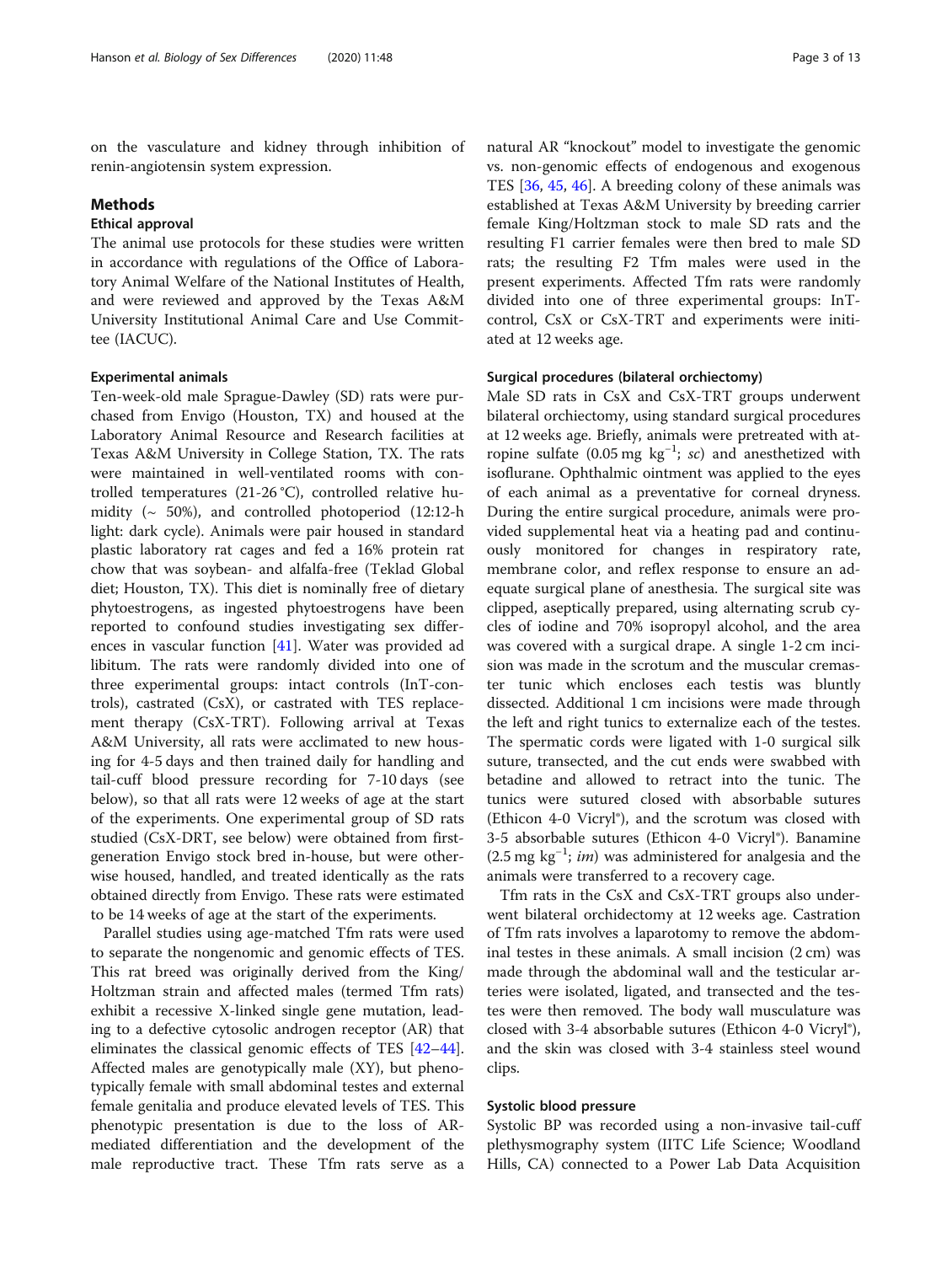System and analyzed with the Lab Chart Software (AD Instruments; Colorado Springs, CO). Prior to data collection, animals were acclimated to daily handling and the tail-cuff procedure for 7-10 days and trained to rest quietly in a darkened cylindrical restraint warmed (30 °C) to maximize the tail blood flow signal. Week 0 systolic BP and body weight (BW) were recorded as baseline (time 0) data for each animal prior to castration or experimental treatments at 12 weeks age, and then weekly for 15 weeks following castration surgery.

## Experimental design

Weekly measurements of systolic BP and BW of Int, CsX and CsX-TRT SD, and Tfm rats began prior to CsX surgery (= baseline, time 0) and then resumed 7 days following surgery, and continued for the entire 15-week experimental period. Following BP and BW measurements on week 10, CsX-TRT rats began receiving bi-weekly injections of TES-enanthate dissolved in 90% olive oil/10% DMSO vehicle  $(1.75 \text{ mg kg}^{-1}; sc)$ . CsX animals not receiving androgen therapy received bi-weekly injections of the olive oil-DMSO vehicle at equivalent volumes to the TES-enanthate. Systemically, TES can be reduced to dihydrotestosterone (DHT) or aromatized to estradiol  $(E_2)$ . To confirm that the observed effects of TES on BP regulation did not result from conversion to  $E<sub>2</sub>$ , the TES metabolite, 5 $\alpha$ -DHT, which cannot be aromatized to E<sub>2</sub>, was administered as the androgen therapy in a separate group of CsX male SD rats (CsX-DRT). Following BP and BW measurements on week 10, CsX-DRT rats began bi-weekly injections of DHT-enanthate dissolved in 90% olive oil/10% DMSO vehicle (1.00 mg/kg; sc).

In a separate group of SD rats, losartan (LST), an angiotensin II type 1 receptor  $(AT_1R)$  antagonist, was used to investigate the role of the renin-angiotensin-aldosterone system (RAS) in androgen-dependent changes in BP. Male rats were randomly assigned to one of three groups: CsX, CsX-LST, or CsX-LST-TRT. Animals were acclimated to weekly systolic BP measurements, and CsX animals underwent bilateral orchiectomy surgery as described previously. CsX-LST and CsX-LST-TRT groups received ad libitum drinking water with LST-potassium (250 mg L<sup>-1</sup>). Weekly systolic BP and BW were recorded for CsX, CsX-LST, and CsX-LST-TRT rats for the entire 15-week experimental period. CsX-LST-TRT animals began biweekly subcutaneous injections of TES-enanthate (1.75 mg kg<sup>-1</sup>; sc, 2x/week) following BP and BW measurements on week 10. CsX and CsX-LST animals not receiving androgen therapy received equivalent volumes of the olive oil-DMSO vehicle-control (sc, 2x/week).

## Plasma hormone concentrations

Animals were humanely euthanized via rapid decapitation at weeks 10 or 15 for plasma and tissue collection. Rapid decapitation minimizes potential neural and hormonal artifacts that result during anesthesia and euthan-asia [\[47](#page-12-0)]. Trunk blood was collected in chilled  $13 \times 100$ mm borosilicate glass test tubes containing 100-200 units of heparin sodium and immediately centrifuged at 10,000 RPM for 5 min to separate cells from plasma. The resultant plasma was frozen and stored at −80 °C for later analysis. Selective radioimmunoassays were used to assess plasma concentrations of TES and total estrogens (MP Biomedicals, LLC; Santa Ana, CA). Plasma renin was analyzed by Core Lab Facilities at Wake Forest University (Winston-Salem, NC). Plasma renin concentrations are defined as the rate of Ang I generated by renin in the plasma sample. In the presence of excess exogenous angiotensinogen isolated from nephrectomized rat plasma, renin concentrations were determined by incubating samples at a pH 6.5 for 90 min and quantifying Ang I by radioimmunoassay (Cisbio Bioassays; Codolet, France).

#### RAS mRNA expression in the male rat aorta and kidney

The kidneys and thoracic aorta were collected from Intcontrol, CsX, and CsX-TRT rats at 0, 10, and 15 weeks and analyzed for RAS component mRNA expression by real time-polymerase chain reaction (rt-PCR). Following euthanasia, the thoracic aorta was immediately isolated, snap frozen in liquid nitrogen, and stored at −80 °C. The left kidney was isolated, cleaned of connective tissue and fat, sectioned, snap frozen on dry ice, and stored at −80 °C. Portions of the aorta and kidney samples (0.3- 0.5 g) were used to analyze angiotensinogen (Agt), angiotensin-converting enzyme (ACE),  $AT_1R$ , and renin mRNA expression using previously established rt-PCR methods [\[48\]](#page-12-0). Briefly, total RNA was isolated using the RNeasy Plus Mini Kit (Qiagen), according to manufacturer's instructions. Individual RNA samples were tested for potency and total purified RNA samples (900-1500 ng) were seeded into a reverse transcription reaction using the SuperScript II system (Invitrogen), according to the recommended protocol for the high-capacity cDNA reverse transcription kit (Invitrogen), by combining 2.0 μL random hexamer oligonucleotides, 0.8 μL of 100 mM dNTP, 2.0 μL RT buffer, 1.0 μL MultiScribe™ reverse transcriptase, and 4.2 μL purified RNA plus water. Samples were brought to 25 °C for 5 min, 42 °C for 50 min, 45 °C for 20 min, 50 °C for 15 min, and 70 °C for 5 min. Relative levels of candidate gene transcripts were analyzed using the Dynamo Flash SYBR Green qPCR (Thermo Scientific), according to the recommended protocol. Reactions were quantified on a CFX38 touch RT-PCR detection system (BioRad). The primers for Agt, ACE,  $AT_1R$ , renin, and Elongation Factor-1 (EF-1; reference gene) are listed in Table [1](#page-4-0).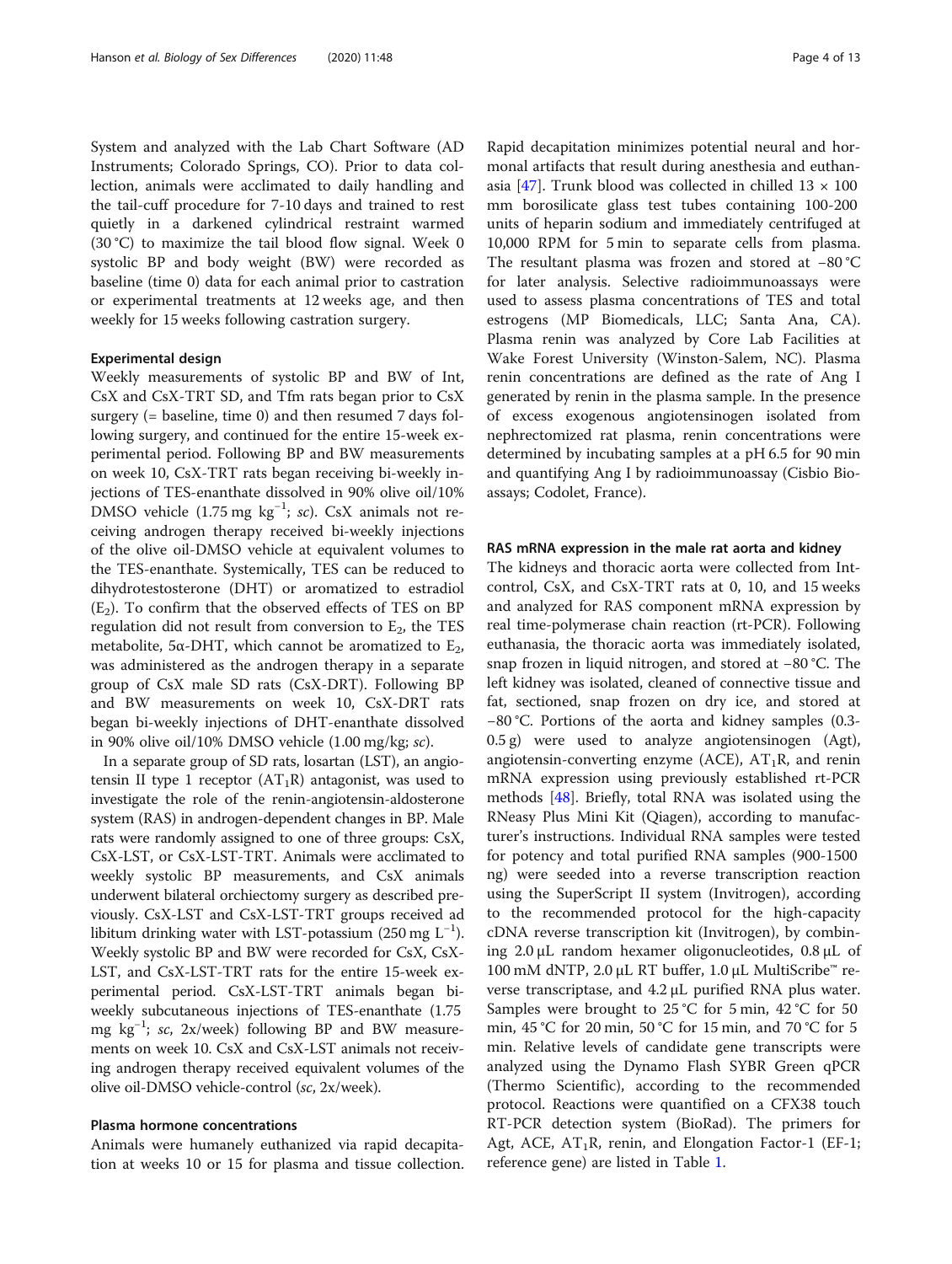#### <span id="page-4-0"></span>Table 1 Gene primers for RT-PCR

| Gene                       | Sequence                          |
|----------------------------|-----------------------------------|
| Angiotensinogen (Agt)      | Sense: AGCACGGACAGCACCCTATT       |
|                            | Antisense: AGAACTCATGGAGCCCAGTCA  |
| Angiotensin-converting     | Sense: CTGCCTCCCAACGAGTTAGAA      |
| enzyme (ACE)               | Antisense: CGGGACGTGGCCATTATATT   |
| Angiotensin II type I      | Sense: TATCACAGTGTGCGCGTTTCA      |
| receptor $(AT_1R)$         | Antisense: TGGTAAGGCCCAGCCCTAT    |
| Renin                      | Sense: GCTACATGGAGAATGGGACTGAA    |
|                            | Antisense: ACCACATCTTGGCTGAGGAAAC |
| Reference gene: elongation | Sense: GCAAGCCCATGTGTGTTGAA       |
| factor-1 (Ef-1)            | Antisense: TGATGACACCCACAGCAACTG  |

## Chemical reagents and drugs

The following drugs and reagents were used: TESenanthate (17β-hydroxy-4-androsten-3-one-enanthate) and 5α-DHT-enanthate (17β-hydroxy-5α-androstan-3-oneenanthate; Steraloids; Newport, RI); and losartan-potassium (Selleck Chemical, Houston, TX). All other chemicals were of reagent grade quality and were purchased from Sigma Chemical (St Louis, MO). TES-enanthate and 5α-DHTenanthate for androgen therapy experiments were dissolved in 90% olive oil/10% DMSO at 5.0 mg/ml.

#### Data analyses

All data are expressed as the means ± standard error of the mean (SEM) and  $n$  indicates the number of animals in each experiment. BP data groups were first subjected to a two-way analysis of variance (ANOVA) with repeated measures to detect significant differences in BP among treatment groups (Int, CsX, CsX-TRT, CsX-DRT, CsX-LST, CsX-LST-TRT, and CsX-TRT-Tfm) and their interactions over time (0-15 weeks). BP data groups at key time points (0, 5, 10, 15 weeks) and other data groups (e.g., plasma renin or mRNA data) were first subjected to a one-way ANOVA to detect significant differences among means of the experimental groups; differences among means were accepted as significant if  $P$  value < 0.05. If the main effects were identified by the ANOVA, then pair-wise Student's  $t$  tests were performed on group means to detect significant pair-wise differences among the means of the various experimental groups. A Bonferroni correction was employed for type I errors associated with multiple comparisons and differences between the means. Differences between any two means were accepted as significant if  $P < 0.05$ .

## Results

## Effects of castration and androgen therapy on systolic blood pressure

Systolic BP of InT-control rats averaged  $109 \pm 3$  mmHg at week 0. The repeated measures ANOVA revealed that BP differed significantly among the treatment groups and within each treatment group over time  $(P < 0.001)$ . BP increased slightly the first 2 weeks of the experimental period and then maintained a stable plateau average of 114 ± 5 mmHg for the remainder of the 15-week experiment. In contrast, systolic BP of CsX rats exhibited a progressive and significant increase from week 0 (109 ± 3.0) to a maximal pressure at week 9 (143  $\pm$  3.5), which then plateaued from weeks 10 to 15. Systolic BP of CsX at week 15 (140  $\pm$  1.2) was significantly higher than InTcontrol (113  $\pm$  0.3;  $P \le 0.0001$ ). In a separate group of CsX, TRT administered from weeks 10 to 15 resulted in a progressive decline in systolic BP which completely normalized by week 15 to levels virtually identical to those of InT-control rats (CsX-TRT,  $113 \pm 1.3$  vs. InTcontrol, 113  $\pm$  0.3; P > 0.05). The effects of CsX on systolic BP were also determined in AR-deficient Tfm rats. Similar to the SD rats, castration of Tfm rats increased systolic BP, while TRT fully normalized BP. In contrast to the SD rats, Tfm rats exhibited a delay in the initial development of hypertension, but a more rapid onset of hypertension from weeks 5-10, compared to SD rats. Prior to CsX, systolic BP of CsX-Tfm rats averaged 109 ± 0.7 at week 0; following CsX, BP increased progressively and plateaued by week 10 (139  $\pm$  0.4) and was fully normalized by TRT at week 15 (106  $\pm$  2.8). TRT in Tfm rats resulted in a distinctly more rapid and greater overall decline in systolic BP compared to CsX-TRT SD rats. Weekly systolic BPs of InT-control, CsX, CsX-TRT, and CsX-TRT-Tfm rats are shown in Fig. [1.](#page-5-0)

## Mechanisms underlying anti-hypertensive effects of androgens on systolic BP

The role of the RAS in the development of castrationinduced hypertension is summarized in Fig. [2.](#page-5-0) Systolic BP declined significantly in CsX SD rats treated with the  $AT_1R$  antagonist, losartan-potassium in the drinking water (CsX-LST; 250 mg L<sup>-1</sup>). Systolic BP declined until week 4 (CsX-LST, 100 ± 1.5 vs. CsX, 124 ± 2.6 mmHg; P ≤ 0.001), and remained significantly lower throughout the 15-week experimental period (CsX-LST, 99  $\pm$  0.4 vs. CsX, 140  $\pm$  1.2;  $P \le 0.0001$ ). BP in an additional CsX-LST group also treated with TRT from weeks 10 to 15  $(CsX-LST-TRT, 101 \pm 0.8, \text{ data not shown})$  did not differ from CsX-LST (99  $\pm$  0.4;  $P > 0.05$ ). CsX rats receiving DHT androgen therapy (CsX-DRT) from weeks 10 to 15 exhibited declines in systolic BP that normalized identically to those of CsX-TRT rats (CsX-DRT, 114  $\pm$ 1.3 vs. CsX-TRT,  $113 \pm 1.3$ ;  $P > 0.05$ ).

## Effects of androgens on plasma renin concentrations

Plasma renin concentrations are summarized in Fig. [3.](#page-6-0) CsX increased mean plasma renin concentration significantly (38%) compared to InT-control rats ( $P \le 0.02$ ), while TRT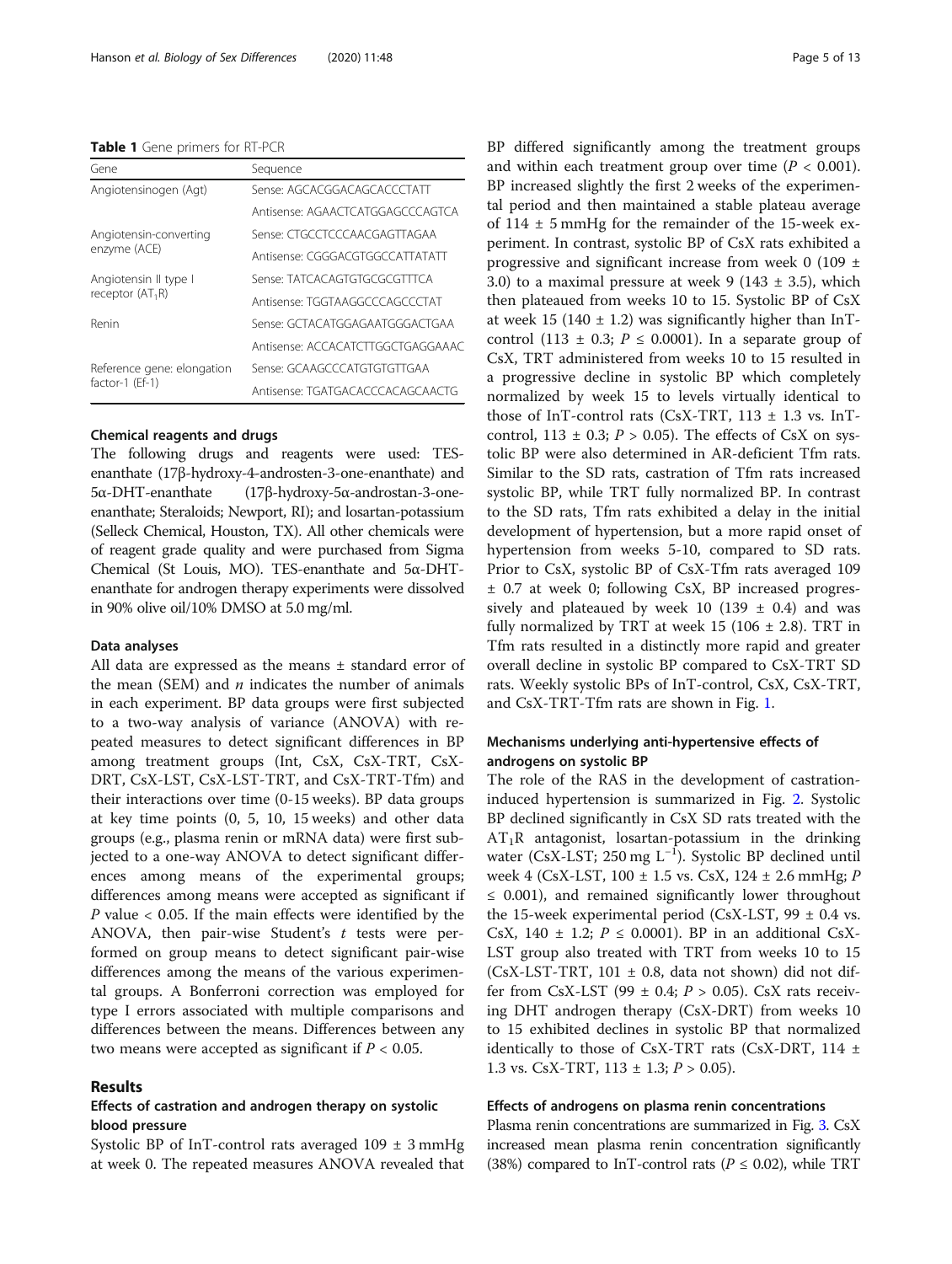<span id="page-5-0"></span>

reduced plasma renin concentration to levels similar to those of InT-control rats  $(P > 0.05)$ .

## Effects of castration and androgens on expression of mRNA of RAS components

mRNA expression of RAS components, as measured by rt-PCR, in the kidney and aorta of InT-control, CsX, and

CsX-TRT male SD rats are shown in Fig. [4](#page-7-0). In the kidney, CsX significantly increased expression of mRNA for renin (92%),  $AT_1R$  (80%), and ACE (58%) compared to InT-control rats (0.0013  $\leq$  P  $\leq$  0.033), while TRT normalized expression of mRNA for renin, ACE, and  $AT_1R$ to levels similar to those of InT-control rats ( $P > 0.05$ ). In contrast, expression of mRNA for renal Agt was



separate group of CsX SD rats with TES therapy administered from weeks 10-15 (1.75 mg kg<sup>-1</sup>; sc, 2x/week) also received losartan-potassium (LST), an AT<sub>1</sub>R antagonist, in their drinking water (250 mg/L) for the entire 15-week experimental period (CsX-TES-LST). Data points are means  $\pm$  SEM ( $n = 5$ -10 rats per group). a, b, and c indicate that among the four experimental groups (CsX, CsX-TRT, CsX-DHT, and CsX-LST), mean values at each time point (5, 10, or 15 weeks) without common script are significantly different (0.0001 ≤ P ≤ 0.02). Plus sign, number sign, and asterisk for each experimental group (CsX, CsX-TRT, CsX-DHT, or CsX-LST), mean values over time (5, 10, and 15 weeks) without common script are significantly different (0.0001  $\leq P \leq 0.02$ )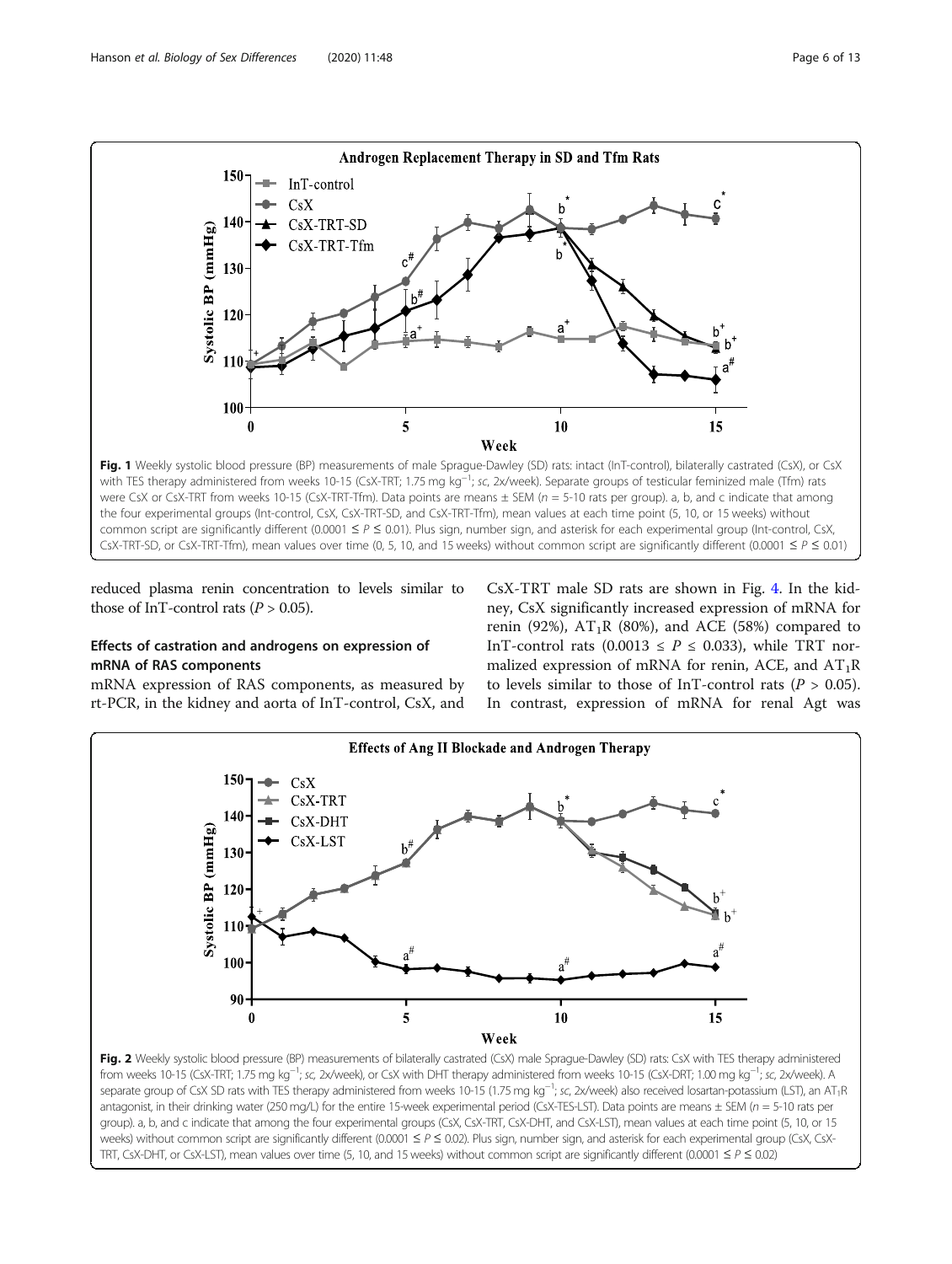<span id="page-6-0"></span>

reduced by 55% in CsX rats compared to InT-control rats ( $P \le 0.0006$ ), while TRT restored expression of Agt mRNA to 73% of InT-controls ( $P \le 0.01$ ). In the thoracic aorta, neither CsX nor CsX-TRT had any statistically significant effects on expression of mRNA for renin, ACE,  $AT_1R$ , or Agt ( $P > 0.05$ ).

## Effects of androgens on body weight and seminal vesicle weight

Body weight (BW) and seminal vesicle (SV) weight for the seven experimental groups are summarized in Table [2](#page-7-0). Week 0 BW was slightly lower in the InT-controls and higher in CsX-DRT compared to the other five experimental groups; however, BW increased similarly in all groups over the 15-week experimental period. BW was uniformly similar among most experimental groups at weeks 10 and 15, except for CsX-DRT and CsX-TES-Tfm, which were significantly higher ( $P \le 0.0001$ ). Treatment with LST had no effect on BW ( $P > 0.05$ ). SV weight varied significantly among the seven experimental groups  $(0.0001 \le P \le 0.0201)$ . Castration reduced SV weight by more than 90% compared to InT-control rats (0.02 ± 0.001 g·100 g BW<sup>-1</sup> vs. 0.29 ± 0.013), while SV weight in the CsX-TRT rats  $(0.33 \pm 0.018)$  was fully restored and comparable to that of InT-control rats ( $P > 0.05$ ). In contrast, DHT therapy only partially restored SV weight compared to CsX-TES rats ( $P < 0.05$ ). Treatment with LST had no effects on SV weight in either CsX-LST or CsX-LST-TRT rats  $(P > 0.05)$ .

## Effects of castration and androgen therapy on plasma sex hormone concentrations

The effects of castration and androgen therapy on plasma TES and estrogen concentrations are summarized in Table [3](#page-8-0). As expected, castration drastically reduced the plasma TES concentration of CsX rats compared to InT-control male rats, while TRT restored plasma TES to levels similar to those of InT-control rats  $(P > 0.05)$ . Plasma TES concentrations of CsX and CsX-LST rats were below detectable limits of the TES radioimmunoassay (< 0.01 ng mL−<sup>1</sup> ). Plasma total estrogen concentrations were low among all experimental groups and were not significantly altered by CsX, TRT, or LST treatment ( $P > 0.05$ ).

## Discussion

In the present investigation, the long-term effects of endogenous and exogenous TES on systemic BP were studied in male SD and Tfm rats. The results reveal that endogenous as well as exogenous androgens (TES and 5α-DHT) exert novel long-term anti-hypertensive effects on systemic BP that appear to involve estrogenindependent, nongenomic, and possibly genomic mechanism(s), which reduce RAS expression in the kidney. Thus, the long-term anti-hypertensive effects of TES may involve enhanced fluid and electrolyte excretion as well as systemic vasodilation. Castration of InT-control male SD rats resulted in a dramatic reduction in plasma TES concentration and seminal vesicle mass (an important target tissue for TES), while TRT restored plasma TES concentration and seminal vesicle mass to nearly identical values as InT-control male SD rats. Additionally, there were no significant differences in plasma total estrogen concentrations among InTcontrol, CsX, and CsX-TRT male SD rats. Thus, TRT provided physiological replacement of circulating TES concentrations without any measurable changes in plasma estrogen levels. While the dose of TES therapy employed in the present study produced physiological concentrations and biological effects on reproductive target tissues (i.e., SV mass), the dose of DHT employed for androgen therapy only partially restored SV mass. Thus, the dose of DHT employed was either too low and/or systemic administration of DHT may not be as effective as the local conversion of TES to DHT that occurs within the SV, since DHT is a local tissue hormone and not a circulating systemic androgen. It should be noted, however, that the dose of DHT employed did exert virtually identical anti-hypertensive effects on systemic BP as TES over the 5 week treatment period; thus, the anti-hypertensive effects of TES observed in the present studies do not likely involve aromatization of TES to estrogen.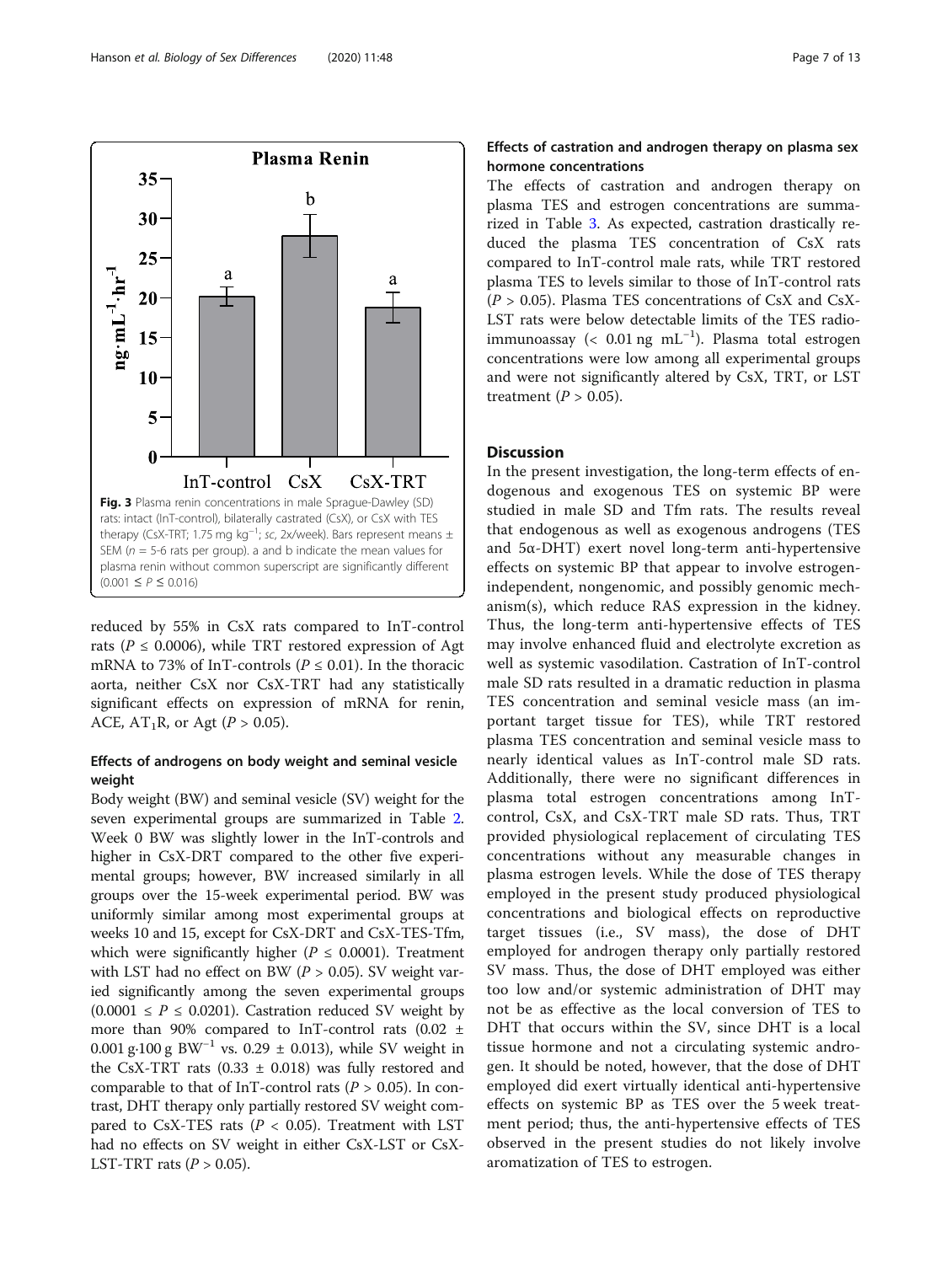<span id="page-7-0"></span>

| Group       | Week 0, BW (q)             | Week 10, BW (g)            | Week 15, BW (q)            | Seminal vesicle (q $\cdot$ 100 g of BW <sup>-1</sup> ) |
|-------------|----------------------------|----------------------------|----------------------------|--------------------------------------------------------|
| InT-control | $339 \pm 8^{a+}$           | $433 \pm 12^{a}$           | 439 ± $14^{a#}$            | $0.29 \pm 0.013$ <sup>a</sup>                          |
| CsX         | $383 \pm 22^{b+}$          | $457 \pm 22^{at}$          | $458 \pm 27$ <sup>a#</sup> | $0.02 \pm 0.001$ <sup>c</sup>                          |
| CsX-TRT     | $374 \pm 7^{b+}$           | 433 $\pm$ 7 <sup>a#</sup>  | $446 \pm 8^{4}$            | $0.33 \pm 0.018$ <sup>a</sup>                          |
| CsX-DRT     | $519 \pm 13$ <sup>c+</sup> | 594 $\pm$ 17 <sup>c#</sup> | $670 \pm 26$ <sup>c*</sup> | $0.10 \pm 0.003$ <sup>d</sup>                          |
| CsX-LST     | $385 \pm 4^{b+}$           | $456 \pm 8^{at}$           | $462 \pm 11^{at}$          | $0.03 \pm 0.001^{\rm b}$                               |
| CsX-LST-TRT | $374 \pm 3^{b+}$           | 432 ± $4^{a#}$             | $453 \pm 5^{a*}$           | $0.34 \pm 0.025^{\circ}$                               |
| CsX-TRT-Tfm | 401 $\pm$ 23 <sup>b+</sup> | $487 \pm 16^{b#}$          | $525 \pm 20^{b#}$          |                                                        |

Table 2 Body weight (BW) and seminal vesicle weight of InT-control, CsX, CsX-TRT, CsX-DRT, CsX-LST, CsX-LST-TRT, and CsX-TRT-Tfm male rats

Male Sprague-Dawley (SD) rats: intact (InT), bilaterally castrated (CsX), and CsX with TES therapy (CsX-TRT; 1.75 mg kg<sup>-1</sup>; sc, 2x/week) or DHT therapy (CsX-<br>DPT-1.00 mg kg<sup>-1</sup>: sc, 2x/week). In a separate experiment, Cs DRT;1.00 mg kg<sup>-1</sup>; sc, 2x/week). In a separate experiment, CsX males were given losartan drinking water (250 mg L<sup>−1</sup>) without (CsX-LST) or with TES therapy (CsX-<br>I ST-TBT: 1.75 mg kg<sup>-1,</sup> sc, 2x/week). Testicular femin LST-TRT; 1.75 mg kg<sup>−1</sup>; sc, 2x/week). Testicular feminized male (Tfm) rats were castrated and given TES therapy (CsX-TRT-Tfm). Data are means ± SEM (n = 6-13 rats<br>Der group) per group).

a-cMean values within each column for BW (week 0, 10, and 15) and seminal vesicle weight without common superscript are significantly different (0.0001 ≤ P

≤ 0.02)<br>+, #, \*Mean values for BW within each row for each of the experimental groups (InT-control, CsX, CsX-TRT, CsX-DRT, CsX-LST, CsX-LST-TRT, and CsX-TRT-Tfm) over time (week 0, 10, and 15) without common superscript are significantly different (0.0001  $\leq$  P  $\leq$  0.02)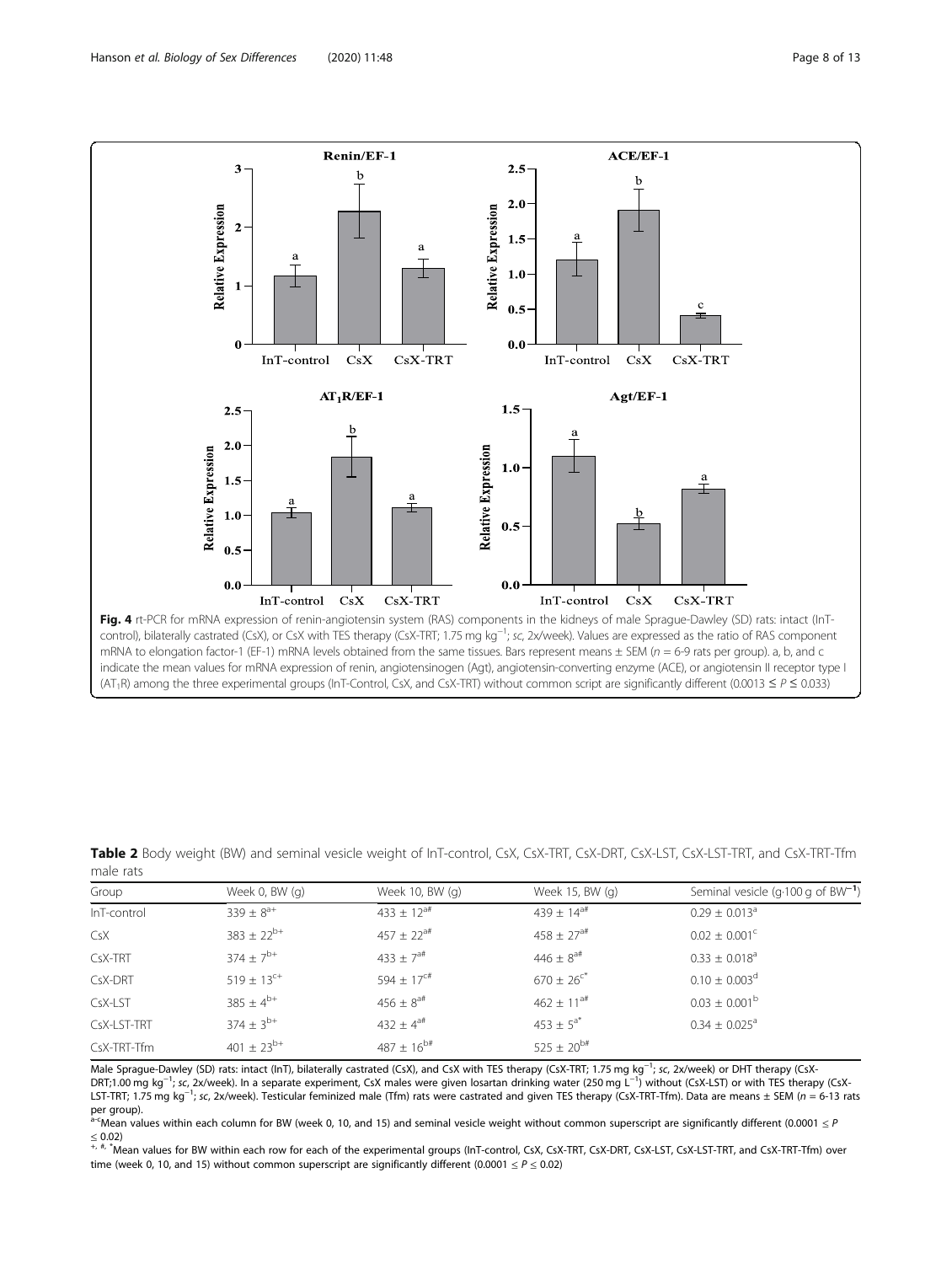<span id="page-8-0"></span>Table 3 Plasma total estrogen and testosterone (TES) of Intcontrol, CsX, CsX-TRT, CsX-LST, and CsX-LST-TRT male SD rats

| Group                     |              | Total estrogen (pg mL <sup>-1</sup> ) Testosterone (TES) (ng mL <sup>-1</sup> ) |
|---------------------------|--------------|---------------------------------------------------------------------------------|
| InT-control               | $30.7 + 0.6$ | $0.72 + 0.2$                                                                    |
| CsX                       | $30.9 + 1.2$ | $--- a$                                                                         |
| CsX-TRT                   | $31.3 + 0.5$ | $0.96 + 0.1$                                                                    |
| $CSX-IST$                 | $32.7 + 0.2$ | $--- a$                                                                         |
| $CsX-I ST-TRT$ 33.2 + 0.6 |              | $1.14 + 0.1$                                                                    |

Male Sprague-Dawley (SD) rats: intact (InT-control), bilaterally castrated (CsX), and CsX with TES therapy (CsX-TRT; 1.75 mg kg<sup>-1</sup>; sc, 2x/week). In a separate<br>experiment, CsX males were given drinking water with losartan (250 mg 1<sup>-1</sup>) experiment, CsX males were given drinking water with losartan (250 mg  $\mathsf{L}^{-1}$ ) without TES therapy (CsX-LST) or with TES therapy (CsX-LST-TRT; 1.75 mg kg<sup>-1</sup>; ; sc, 2x/week). Data are means  $\pm$  SEM ( $n = 6$ -13 rats per group). Neither total estrogen nor TES concentrations differed significantly among the five experimental groups ( $P > 0.05$ )

<sup>a</sup>Plasma TES levels in CsX and CsX-LST groups were below the detectable limits of the radioimmunoassay

Effects of castration and androgen therapy on systolic BP In the present study, castration of male SD rats produced a progressive increase in systolic BP that attained a plateau after 10-12 weeks that continued through the entire 15 week experimental period. Androgen therapy of CsX rats with either TES or 5α-DHT at physiological levels beginning at 10 weeks post-CsX completely reversed the HT and restored systolic BP to levels comparable to those of normotensive InT-control male SD rats. These findings are similar to recent reports that castration produced similar levels of HT in both Wistar and Wistar-Kyoto male rats [\[49\]](#page-12-0) and that in this model, acute iv infusions of TES and its metabolites produced reductions in the HT [\[50](#page-12-0)], although this latter study did not examine long-term effects of androgen therapy on the HT. The results of the present study are the first to demonstrate that both endogenous and exogenous TES exert long-term anti-hypertensive effects in male SD rats. In contrast, there is limited evidence that acute intra-arterial infusions of TES and other androgens produce coronary or systemic vasodilation in vivo in humans  $[30]$  and in canine  $[33]$  $[33]$  $[33]$ , porcine  $[34, 35]$  $[34, 35]$  $[34, 35]$  $[34, 35]$ , and rodent [\[36](#page-11-0)] animal models. In parallel, accumulating evidence from a number of recent animal studies employing isolated blood vessels in vitro, reveals that TES and other androgen metabolites exert beneficial effects by inducing acute vasorelaxation through rapid, nongenomic estrogen-independent mechanisms in a variety of large arteries as well as smaller resistance arteries and at physiological as well as pharmacological concentrations (for reviews, see [[31,](#page-11-0) [32\]](#page-11-0)). Together, these in vitro and in vivo studies reveal that acute androgeninduced vasodilation is a structurally specific, nongenomic effect, with efficacies and potencies fundamentally different than those for the genomic effects of androgens on reproductive targets [\[31,](#page-11-0) [37](#page-11-0)–[40\]](#page-12-0). An intriguing aspect of the structurally specific nongenomic effects of the androgens on vascular function is the effects of the endogenous TES metabolite, 5β-DHT, the stereoisomer of the highly potent androgenic tissue metabolite of TES, 5α-DHT, which is known to mediate the effects of TES in reproductive target tissues. In contrast, 5β-DHT is devoid of genomic androgenic activity at the androgen receptor, but is a highly potent and efficacious nongenomic vasodilator in vitro and in vivo [\[31](#page-11-0), [36](#page-11-0)] and tissue levels of the enzyme that converts TES to 5β-DHT (5βreductase) are reduced in patients with essential hypertension [\[51](#page-12-0)]. Thus, it is interesting to speculate that the TES metabolite of 5β-reductase, 5β-DHT, which is significantly more potent and efficacious than TES, but without any masculinizing side effects, may be an effective treatment for HT.

Although the mechanisms underlying the acute vasodilatory effects of TES have been established in vitro and to a lesser extent in vivo, little is known about the longterm systemic effects of TES on BP or its underlying mechanisms. To study these mechanism(s), the androgen receptor-deficient Tfm rat was used in the present study to identify possible non-genomic mechanisms contributing to the anti-hypertensive effects of TES. Interestingly, castration of Tfm rats induced long-term HT very similar to that observed in CsX SD male rats, and therapy with TES completely reversed the HT, indeed at a faster rate and to a slightly greater extent than in CsX male SD rats. These findings strongly suggest that the anti-hypertensive effects of endogenous and exogenous TES on systemic BP mainly involve nongenomic mechanisms. Nongenomic mechanisms may involve membrane receptors and include activation of kinase-signaling cascades or modulation of membrane ion channel function. In the present study, there was a progressive increase in systolic BP in both CsX male SD and CsX-Tfm rats; however, there was a delay in the onset of HT in the CsX-Tfm rats, followed by a more rapid increase in the HT which matched that of CsX-SD male rats by week 10, and a more rapid anti-hypertensive response to TES therapy. These differences suggest that interactions between the nongenomic and genomic effects of TES in male SD rats may be responsible for the observed differences between SD and Tfm rats in the development of HT and the anti-hypertensive responses to TES therapy.

## Mechanisms underlying anti-hypertensive effects of androgens on systolic BP

The long time-frame for the development of HT in castrated SD male and Tfm rats in the present study suggests that expansion of extracellular fluid volume resulting from the retention of fluid and electrolytes in the absence of TES may contribute to the HT. Thus, the role of RAS function in the development of HT was studied. Interestingly, long-term treatment of CsX male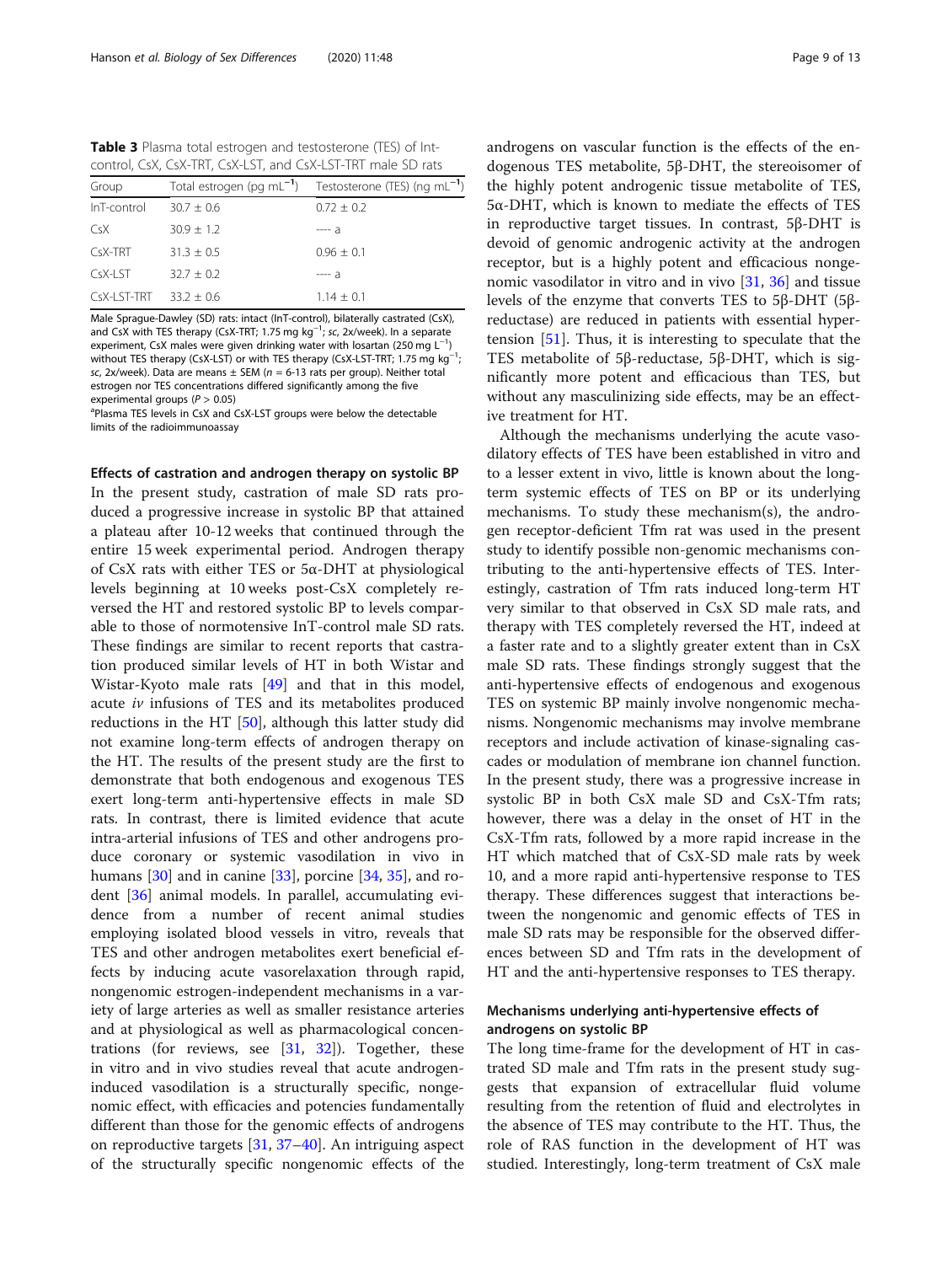SD rats with LST, a competitive antagonist of the  $AT_1$ receptor, via their drinking water completely prevented the development of HT in these animals over the course of the 15-week experiment, strongly suggesting a role for the RAS in the development of HT in CsX-SD male rats. Consistent with this finding is the elevation in plasma renin concentration observed in these animals, which increased by 38% following CsX. Further support for a role of increased RAS function in the development of HT in these animals is provided by the observed increases in expression of mRNA for renin (92%),  $AT_1R$ (80%), and ACE (58%) in the kidneys of CsX male SD rats. The observed increases in plasma renin concentration and in expression of renal mRNA for renin, ACE, and  $AT_1R$  were dramatically reversed following TRT of CsX male SD rats in parallel with the complete reversal of systemic HT over the 5-week course of androgen therapy in these animals. These findings provide strong and consistent evidence that the development of longterm HT in CsX male SD rats in the absence of TES involves upregulation of RAS function in the kidneys of these animals, and that therapy with TES (or DHT) and the reversal of the HT involves inhibition of renal RAS expression by TES. Since there is now good evidence that TES produces systemic hypotension through nongenomically-mediated systemic vasodilation, it is likely that the observed development of HT in CsX male SD rats in the present study involves both the loss of TES-induced systemic vasodilation and expansion of extracellular fluid volume from the retention of fluid and electrolytes resulting from upregulation of renal RAS function in the absence of TES. Preliminary measurements of 24 h urine flow rates in male SD rats suggest that CsX reduces urine flow rate at experimental weeks 4 and 10, compared to Int-control rats, and that initiation of TRT in CsX-SD rats after week 10 measurements increases urine flow rates at weeks 12 and 15; findings consistent with the CsX-induced changes in systolic BP and RAS function (data not shown; ref. [\[52](#page-12-0)]). Studies by other investigators support the present hypothesis that the anti-hypertensive effects of TES involve its effects to suppress RAS function and thereby enhance renal fluid and Na<sup>+</sup> excretion; thus, earlier studies by Kau et al. revealed that castration-induced loss of TES in male rats increased plasma aldosterone levels by nearly 40%, while TES produced dose-dependent reductions in basal and ACTH-stimulated aldosterone secretion by rat zona glomerulosa cells in primary culture [\[53](#page-12-0)]. Similarly, in more recent preliminary studies, expression of mRNA of key Na+ transporters (ENaC, NKCC, NCC, and NHE) in the renal cortex was 0.5-2.5 fold higher in CsX than in intact or CsX-TES male ANGII-hypertensive CD-1 mice [\[54\]](#page-12-0). Finally, the cytosolic AR is expressed in both the proximal tubule and cortical collecting duct of human kidneys, clearly implicating the kidney as a target for endogenous androgens [\[55](#page-12-0)].

Despite the aforementioned evidence that TES exerts anti-hypertensive effects on the kidney, there is also evidence to the contrary that androgens exert prohypertensive effects on the kidney; thus, in vivo renal microperfusion studies by Quan et al. established that 10 day treatment of SD rats with DHT enhanced volume reabsorption in the proximal tubule 38%, expression of the luminal Na<sup>+</sup>/H<sup>+</sup> (NHE3) exchanger 55%, and mean arterial BP 18% [\[56\]](#page-12-0). These consistent renal effects of DHT were reduced by inhibition of converting enzyme (Enaliprilat) or blockade of the  $AT_1R$  (LST), implicating the RAS in the pro-hypertensive effects of DHT. The physiological relevance of these findings is unclear, however, because DHT treatment reduced plasma ANG II levels by 30% and the dose of DHT employed (50 mg/day  $\times$  10 days) was dramatically higher than the physiological dose of DHT used in the present study ( $\sim 1.0$  mg/week  $\times 5$ weeks). Since human and rat kidney tissues both express enzymes involved in androgen biosynthesis and/or are capable of converting precursor compounds to TES and 5α-DHT, local production of androgens within the kidney may also play a role in BP regulation [\[57](#page-12-0), [58](#page-12-0)].

The fact that HT develops following castration of the androgen receptor-deficient Tfm rats provides strong evidence that the anti-hypertensive effects of TES on the vasculature and kidney rely upon nongenomic mechanism(s) independent of the classic cytosolic AR that mediates the genomic effects of this hormone. In reproductive tissue cultures, AR-independent actions of TES are mediated by membrane receptors that can bind TES, such as the ZIP9 Zinc transporter [\[59\]](#page-12-0) or other membrane-associated androgen receptor proteins [[60\]](#page-12-0). These receptors appear to mediate the effects of TES via rapid activation of ERK1/2, Akt, and CREB signaling cascades. Similarly, there is evidence that a membrane-associated G protein-coupled TES receptor mediates AR-independent effects as well as modulates genomic effects of TES via ERK1/2/Akt pathways [\[59](#page-12-0)–[61](#page-12-0)]. One of these receptors has been associated with beneficial effects of TES in the heart via the PI3/Akt pathway [[62](#page-12-0)]. Since nongenomic mechanisms of TES action appear to involve membrane receptors and intracellular signal transduction cascades, and these signaling mechanisms may also modulate genomic expression, then it is still possible that a combination of genomic as well as nongenomic mechanisms may underlie the antihypertensive effects of endogenous TES in Tfm as well as SD male rats; however, resolution of this possibility must await further studies.

## Physiological relevance of the present findings

There is a firmly entrenched dogma surrounding CVD that estrogens are protective in females  $[12-14]$  $[12-14]$  $[12-14]$  $[12-14]$  $[12-14]$ , whereas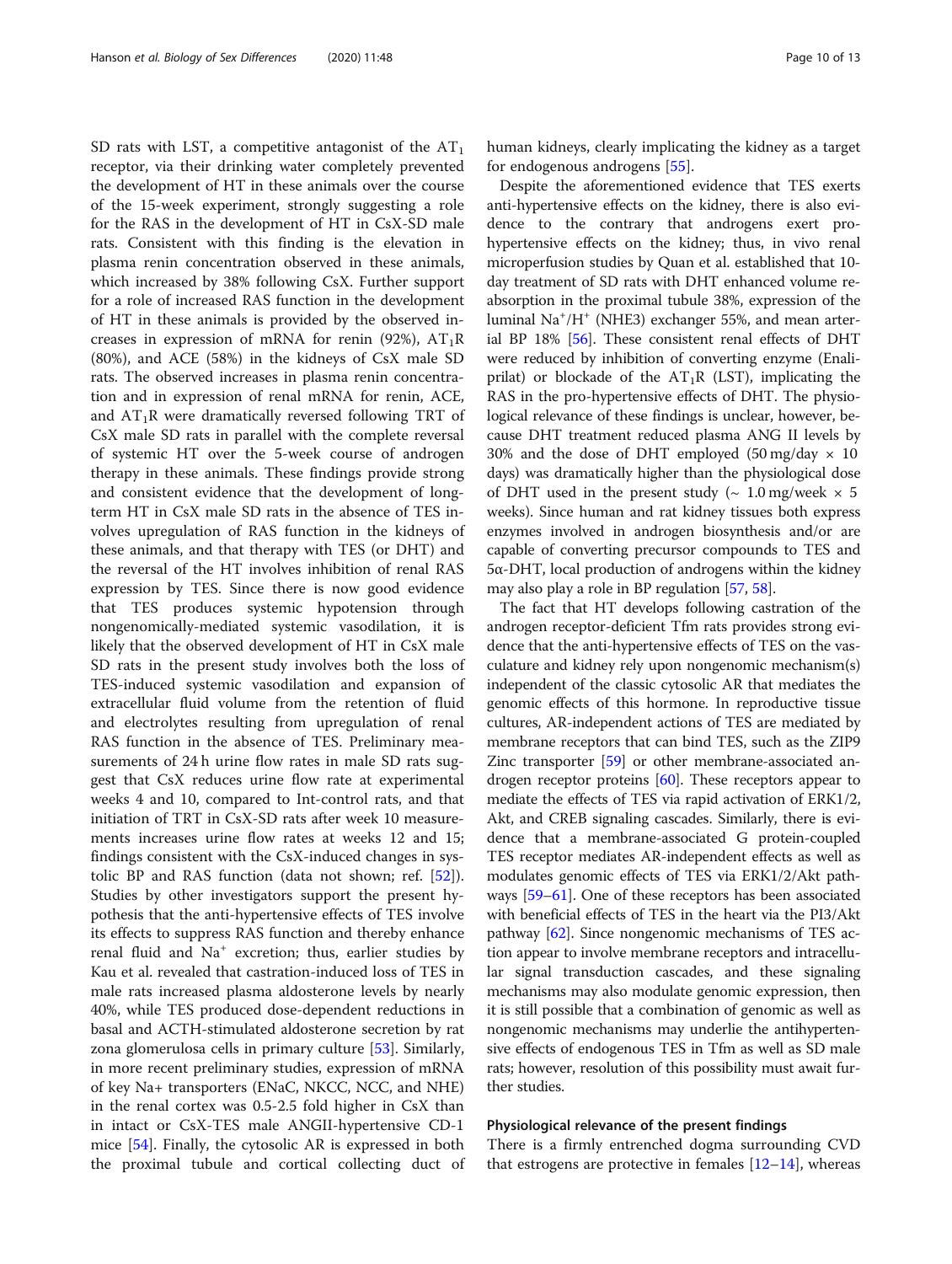androgens are deleterious in males [[9,](#page-11-0) [10,](#page-11-0) [15](#page-11-0), [16](#page-11-0)]. These views appear to be based largely on earlier epidemiological data that have driven human clinical and experimental animal studies which support the dogmatic view that TES is deleterious to the heart and vasculature [[9](#page-11-0)– [11\]](#page-11-0); however, many of those past animals as well as human studies suffer from flaws or limitations in experimental design and/or the animal models employed  $[6, 8, 8]$  $[6, 8, 8]$  $[6, 8, 8]$  $[6, 8, 8]$ [63\]](#page-12-0). More recently published clinical and experimental studies, as well as the findings of the present study, challenge the TES dogma. Indeed, there is increasing evidence that TES therapy in aging hypogonadal men significantly improves cardiovascular and metabolic functions, including a reduction in diastolic blood pressure [[63](#page-12-0)–[65](#page-12-0)]. Further, plasma TES levels are reduced in both hypertensive men and women [[4,](#page-11-0) [66](#page-12-0)–[68\]](#page-12-0). It is difficult to reconcile the enigma of beneficial effects of TES reported in more recent clinical studies with the many past experimental animal studies which support the dogma of deleterious effects of TES [\[17](#page-11-0)–[21\]](#page-11-0), unless more careful scrutiny is applied to these studies. Thus, widely used genetic and induced rat models of HT, such as the spontaneously hypertensive rat (SHR) and Dahl salt-sensitive rat  $[17, 23]$  $[17, 23]$  $[17, 23]$  $[17, 23]$  and the DOCA-salt rat  $[22]$  $[22]$ , respectively, have demonstrated repeatedly that TES does exacerbate HT in males, since castration of males reduces the development of HT. However, these models do so in an unrealistic experimental setting that does not mimic human hypertensive disease, since the effects of TES are determined on a background of established HT (genetic models) or simultaneously developing HT (induced models), rather than on a background of normotension, followed by progressive declines in TES levels and subsequent development of HT, as occurs in human males. Further, the short-term nature of these experiments (often 1-4 weeks) is problematic to the detection of longer term effects of TES on BP in otherwise normal male rats. These limitations may explain why findings from these established models of HT are so incongruous with recent clinical findings from aging human males in which hypogonadism is associated with cardiovascular and metabolic dysfunctions, including hypertension, and that TES therapy is beneficial in reversing these conditions.

## Clinical relevance of the present findings

The most recent human clinical trials overwhelmingly report that TRT does not increase cardiovascular risk or mortality in older hypogonadal men and that such therapy is associated with reductions in BP and improvement in metabolic syndrome (e.g., insulin resistance, serum lipids, diabetes, etc.), all of which are risk factors for CVD (for reviews see [\[63,](#page-12-0) [69](#page-12-0), [70](#page-12-0)]). Indeed, of nine meta-analyses reported to date, all but one demonstrated

that TRT is not harmful and is associated with significant health benefits [\[69,](#page-12-0) [70](#page-12-0)]. The findings of the present study are entirely consistent with these recent human clinical trials, and with much earlier studies in which acute intramuscular injections of TES were used successfully to treat angina pectoris in men with CAD [[24](#page-11-0)– [26\]](#page-11-0), and for HT and peripheral vascular disease [\[26](#page-11-0), [27](#page-11-0)], and were thought to involve vasodilation, and with more recent clinical studies in which intra-arterial infusions of TES produced coronary vasodilation [[28](#page-11-0)–[30\]](#page-11-0). Taken together, the past and present studies strongly suggest that TES and other androgens are, in reality, antihypertensive and thus protective against CVD.

## Conclusions

The findings of the present study provide important new and novel information on the long-term role of TES in the regulation of systemic BP, and reveal that endogenous androgens exert anti-hypertensive effects that appear to involve non-genomic and possibly genomic mechanism(s), resulting in reductions in RAS expression in the kidney and enhanced systemic vasodilation. These data further suggest that it is the age-dependent declines in TES levels and the effects of aging in men that exacerbate CVD, not the presence of TES. The effects of aging and hypogonadism on the development of HT in the model developed in the present study await further study, which may serve as a useful translational model to further elucidate the long-term role of TES in cardiovascular and metabolic health and disease.

## Perspectives and significance

The long-standing dogmatic view that TES is deleterious to the heart and vasculature  $[9-11]$  $[9-11]$  $[9-11]$  $[9-11]$  $[9-11]$  is challenged by the findings of the present study and by recent clinical findings from aging human males in which hypogonadism is associated with cardiovascular and metabolic dysfunctions, including hypertension, and that TES therapy is beneficial in reversing these conditions. Further understanding of the mechanisms by which TES and other androgens exert beneficial vs. detrimental effects on BP could lead to novel new therapeutic agents to treat HT in the aging male population and reverse symptoms associated with hypogonadism, such as hypertension and metabolic dysfunctions, which are important interactive risk factors for the development of CVD in men.

#### Abbreviations

ACE: Angiotensin-converting enzyme; Agt: Angiotensinogen; AR: Androgen receptor; AT<sub>1</sub>R: Angiotensin II type 1 receptor; BP: Blood pressure; BW: Body weight; CAD: Coronary artery disease; CVD: Cardiovascular disease; CsX: Castrated; DHT: Dihydrotestosterone; DRT: DHT-replacement therapy; HT: Hypertension; InT: Intact; LST: Losartan; RAS: Renin-angiotensin system; rt-PCR: Real-time polymerase chain reaction; SD: Sprague-Dawley; SV: Seminal vesicles; TES: Testosterone; Tfm: Testicular-feminized male; TRT: TESreplacement therapy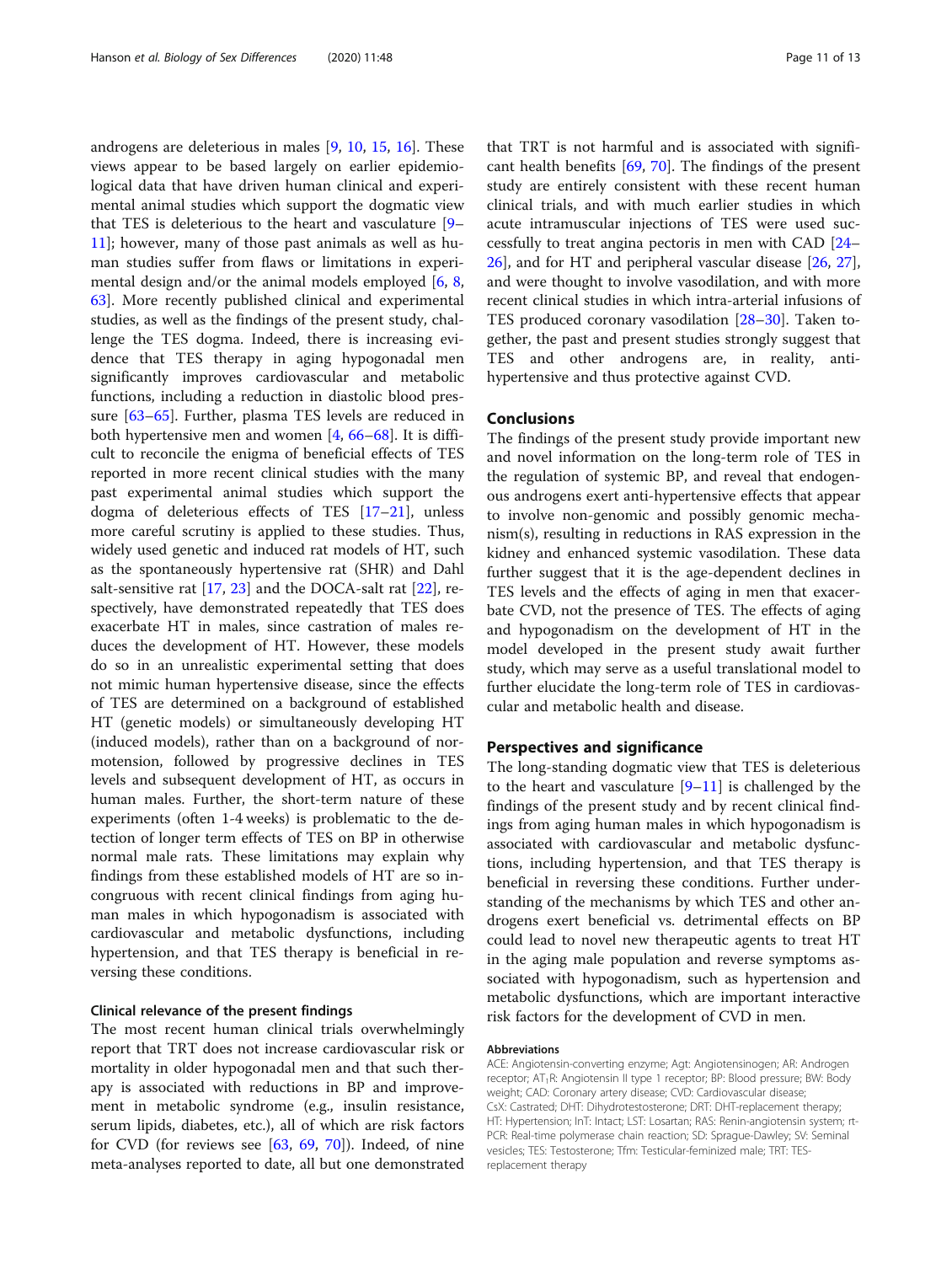## <span id="page-11-0"></span>Acknowledgements

The authors thank Dr. Michael Golding for his invaluable assistance in performing rt-PCR measurements of mRNA expression of RAS components in renal and vascular tissue samples. Special thanks to Mr. Nikolas Garcia and Mr. Joshua McKenna for their assistance with the experimental procedures and for valuable discussions during the design and execution of the experiments.

#### Authors' contributions

AEH and JNS designed the project. AEH and JNS performed the experiments and analyzed the data. AEH, JNS, and MP interpreted the data and drafted and revised the manuscript. All authors read and approved the final manuscript.

#### Funding

These studies were supported by the State of Texas (Texas A&M University).

#### Availability of data and materials

Please contact the corresponding author for data requests.

## Ethics approval and consent to participate

The Animal Use Protocol for these studies was written in accordance with regulations of the Office of Laboratory Animal Welfare (OLAW) of the National Institutes of Health (NIH), and were reviewed and approved by the Texas A&M University Institutional Animal Care and Use Committee (IACUC).

#### Consent for publication

All authors have consented to publication of this manuscript.

## Competing interests

The authors declare that they have no competing interests.

#### Author details

<sup>1</sup>Department of Veterinary Physiology and Pharmacology, College of Veterinary Medicine and Biomedical Sciences, Texas A&M University, College Station, TX 77843-4466, USA. <sup>2</sup>Departamento de Biología Celular y Fisiología, Instituto de Investigaciones Biomédicas, Universidad Nacional Autónoma de México, 04510 México D.F, Mexico. <sup>3</sup>Michael E. DeBakey Institute For Comparative Cardiovascular Sciences, Women's Health Division, College of Veterinary Medicine, Texas A&M University, College Station, TX 77843-4466, USA.

## Received: 26 January 2020 Accepted: 31 July 2020 Published online: 26 August 2020

#### References

- 1. Bubb KJ, Khambata RS, Ahluwalia A. Sexual dimorphism in rodent models of hypertension and atherosclerosis. Brit J Pharmacol. 2012;167:298–312.
- 2. Kalin MF, Zumoff B. Sex hormones and coronary disease: a review of the clinical studies. Steroids. 1990;55:330–52.
- 3. Kannel WB, and Thom TJ. Incidence, prevalence and mortality and cardiovascular disease. In: The heart. Schlant RC, Alexander RW, New York: McGraw-Hill; 1994.
- 4. Khaw KT, Barrett-Connor E. Blood pressure and endogenous testosterone in men: an inverse relationship. J Hypertens. 1988;6:329–32.
- Levy D, Kannel WB. Cardiovascular risks: new insights from Framingham. Am Heart J. 1988;116:266–72.
- 6. Liu PY, Death AK, Handelsman DJ. Androgens and cardiovascular disease. Endocr Rev. 2003;24:313–40.
- 7. Messerli FH, Garavaglia GE, Schmieder RE, Sundgaard-Riise K, Nunez BD, Amodeo C. Disparate cardiovascular findings in men and women with essential hypertension. Ann Intern Med. 1987;107:158–61.
- 8. Wu FCW, von Eckardstein A. Androgens and coronary artery disease. Endocr Rev. 2003;24:183–217.
- 9. Herman SM, Robinson JT, McCredie RJ, Adams MR, Boyer MJ, Celermajer DS. Androgen deprivation is associated with enhanced endothelium-dependent dilatation in adult men. Arterioscler Thromb Vasc Biol. 1997;17:2004–9.
- 10. Mendoza SG, Zerpa A, Carrasco H, Colmenares O, Rangel A, Gartside PS, et al. Estradiol, testosterone, apolipoproteins, lipoprotein cholesterol, and lipolytic enzymes in men with premature myocardial infarction and angiographically assessed coronary occlusion. Artery. 1983;12:1–23.
- 11. Reckelhoff JF. Gender differences in the regulation of blood pressure. Hypertension. 2001;37:1199–208.
- 12. Farhat MY, Lavigne MC, Ramwell PW. The vascular protective effects of estrogen. FASEB J. 1996;10:615–24.
- 13. Mendelsohn ME, Karas RH. Estrogen and the blood vessel wall. Curr Opin Cardiol. 1994;9:619–26.
- 14. Oparil S. Hormones and vasoprotection. Hypertension. 1999;33(Pt II):170–6.
- 15. Chute CG, Baron JA, Plymate SR, Kiel DP, Pavia AT, Lozner EC, et al. Sex hormones and coronary artery disease. Am J Med. 1987;83:853–9.
- 16. Sewdarsen M, Jialal I, Vythilingum S, Desai R. Sex hormone levels in young Indian patients with myocardial infarction. Arterioscler. 1986;6:418–21.
- 17. Reckelhoff JF, Zhang H, Granger JP. Testosterone exacerbates hypertension and reduces pressure-natriuresis in male spontaneously hypertensive rats. Hypertension. 1998;31(2):435–9.
- 18. Ganten U, Schröder G, Witt M, Zimmermann F, Ganten D, Stock G. Sexual dimorphism of blood pressure in spontaneously hypertensive rats: effects of anti androgen treatment. J Hypertens. 1989;7:721–6.
- 19. Crofton JT, Share L. Gonadal hormones modulate deoxycorticosteronehypertension in male and female rats. Hypertension. 1997;29:494–9.
- 20. Reckelhoff JF, Zhang H, Srivastava K, Granger JP. Gender differences in hypertension in spontaneously hypertensive rats. Role of androgens and androgen receptor. Hypertension. 1999;34:920–3.
- 21. Iams SG, Wexler BC. Retardation in the development of spontaneous hypertension in SH rats by gonadectomy. J Lab Clin Med. 1977;90: 997–1003.
- 22. Crofton JT, Share L, Brooks DP. Gonadectomy abolishes the sexual dimorphism in DOC-salt hypertension in the rat. Clin Exp Hypertens. 1989; 11(7):1249–61.
- 23. Yanes LL, Sartori-Valinotti JC, Iliescu R, Romero DG, Racusen LC, Zhang H, et al. Testosterone-dependent hypertension and upregulation of intrarenal angiotensinogen in dahl salt-sensitive rats. Am J Physiol Ren Physiol. 2009; 296:F771–9.
- 24. Hamm L. Testosterone propionate in the treatment of angina pectoris. J Clin Endocrinol. 1942;2:325–8.
- 25. Lesser MA. Testosterone propionate therapy in one hundred cases of angina pectoris. J Clin Endocrinol. 1946;6:549–57.
- 26. Walker TC. Use of testosterone propionate and estrogenic substance in treatment of essential hypertension, angina pectoris, and peripheral vascular disease. J Clin Endocrinol. 1942;2:560–8.
- 27. Edwards E, Hamilton J, Duntley S. Testosterone propionate as a therapeutic agent in patients with organic disease of peripheral vessels. New Engl J Med. 1939;220:865–9.
- 28. Jaffe MD. Effect of testosterone cypionate on postexercise ST segment depression. Br Heart J. 1977;39:1217–22.
- 29. Rosano GMC, Leonardo F, Pagnotta P, Pelliccia F, Panina G, Cerquetani E, et al. Acute anti-ischemic effect of testosterone in men with coronary artery disease. Circulation. 1999;99:1666–70.
- 30. Webb CM, McNeill JG, Hayward CS, de Zeigler D, Collins P. Effects of testosterone on coronary vasomotor regulation in men with coronary heart disease. Circulation. 1999;100:1690–6.
- 31. Perusquía M, Stallone JN. Do androgens play a beneficial role in the regulation of vascular tone? Nongenomic vascular effects of testosterone metabolites. Am J Physiol Heart Circ Physiol. 2010;298:H1301–7.
- 32. Nettleship JE, Jones RD, Channer KS, Jones TH. Testosterone and coronary artery disease. Front Horm Res. 2009;37:91–107.
- 33. Chou TM, Sudhir K, Hutchison SJ, Ko E, Amidon TM, Collins P, et al. Testosterone induces dilation of canine coronary conductance and resistance arteries in vivo. Circulation. 1996;94:2614–9.
- 34. Molinari C, Battaglia A, Grossini E, Mary DA, Vassanelli C, Vacca G. The effect of testosterone on regional blood flow in prepubertal anaesthetized pigs. J Physiol. 2002;543:365–72.
- 35. Molinari C, Battaglia A, Grosinni E, Mary DA, Vassanelli C, Vaca G. The effects of dehydroepiandrosterone in regional blood flow in prepubertal anesthetized pigs. J Physiol. 2004;557:307–19.
- 36. Perusquia M, Greenway CD, Perkins LM, Stallone JN. Systemic hypotensive effects of testosterone are androgen structure-specific and neuronal nitric oxide synthase-dependent. Am J Physiol Regul Integ Compar Physiol. 2015; 309:R189–95.
- 37. Ding AQ, Stallone JN. Testosterone-induced relaxation of rat aorta is androgen structure specific and involves K<sup>+</sup> channel activation. J Appl Physiol. 2001;91:2742–50.